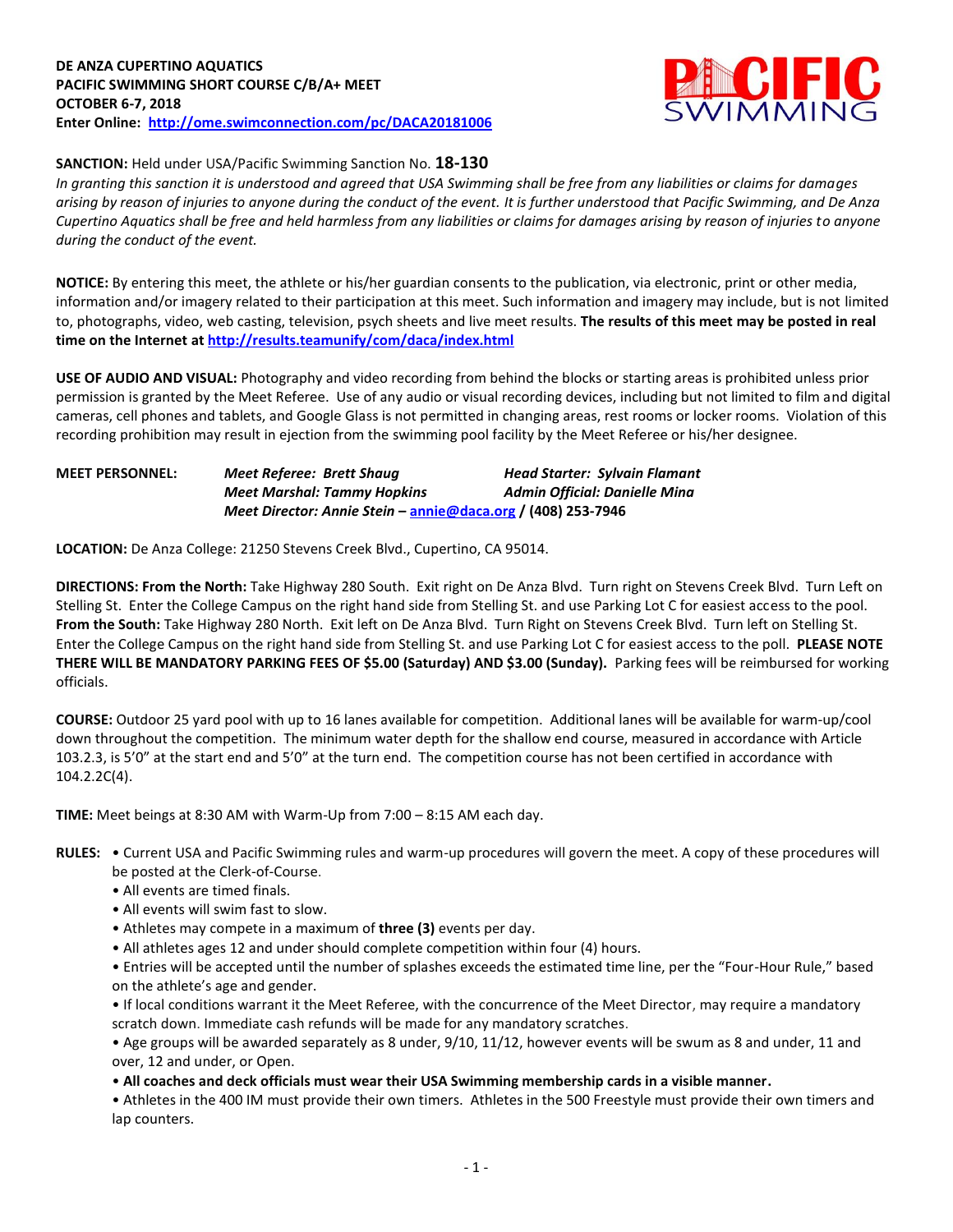**UNACCOMPANIED ATHLETES:** Any USA-S athlete-member competing at the meet must be accompanied by a USA Swimming member-coach for the purposes of athlete supervision during warm-up, competition and warm-down. If a coach-member of the athlete's USA-S Club does not attend the meet to serve in said supervisory capacity, it is the responsibility of the athlete or the athlete's legal guardian to arrange for supervision by a USA-S member-coach. The Meet Director or Meet Referee may assist the athlete in making arrangements for such supervision; however, it is recommended that such arrangements be made in advance of the meet by the athlete's USA-S Club Member-Coach.

**RACING STARTS:** Athletes must be certified by a USA-S member-coach as being proficient in performing a racing start, or must start the race in the water. It is the responsibility of the athlete or the athlete's legal guardian to ensure compliance with this requirement.

## **RESTRICTIONS:**

- Smoking and the use of other tobacco products is prohibited on the pool deck, in the locker rooms, in spectator seating, on standing areas and in all areas used by athletes, during the meet and during warm-up periods.
- Sale and use of alcoholic beverages is prohibited in all areas of the meet venue.
- No glass containers are allowed in the meet venue.
- No propane heater is permitted except for snack bar/meet operations.
- All shelters must be properly secured.
- Pets, with the exception of working service animals, are prohibited in the meet venue.
- Changing into or out of swimsuits other than in locker rooms or other designated areas is prohibited.

• Destructive devices, to include but not limited to, explosive devices and equipment, firearms (open or concealed), blades, knives, mace, stun guns and blunt objects are strictly prohibited in the swimming facility and its surrounding areas. If observed, the Meet Referee or his/her designee may ask that these devices be stored safely away from the public or removed from the facility. Noncompliance may result in the reporting to law enforcement authorities and ejection from the facility. Law enforcement officers (LEO) are exempt per applicable laws.

• Operation of a drone, or any other flying apparatus, is prohibited over the venue (pools, athlete/coach areas, spectator areas and open ceiling locker rooms) any time athletes, coaches, officials and/or spectators are present.

#### **ELIGIBILITY:**

 Athletes must be current members of USA-S and enter their name and registration number on the meet entry card as they are shown on their Registration Card. If this is not done, it may be difficult to match the athlete with the registration and times database. The meet host will check all athlete registrations against the SWIMS database and if not found to be registered, the Meet Director shall accept the registration at the meet (a \$10 surcharge will be added to the regular registration fee). Duplicate registrations will be refunded by mail.

 Athletes in the "A" Division must have met at least USA Swimming Motivational "A" minimum time standard. Athletes in the "B" Division must have met at least the listed "B" minimum time standard. All entry times slower than the listed "B" time standard will be in the "C" Division.

Entries with **"NO TIME" will be ACCEPTED.** 

 Entry times submitted for this meet will be checked against a computer database and may be changed in accordance with Pacific Swimming Entry Time Verification Procedures.

- Disabled athletes are welcome to attend this meet and should contact the Meet Director or Meet Referee regarding any special accommodations on entry times and seeding per Pacific Swimming policy.
- Athletes 19 years of age and over may compete in the meet for time only, no awards. Such athletes must have met standards for the 17-18 age group.
- The athlete's age will be the age of the athlete on the first day of the meet.

**ENTRY PRIORITY:** Zone 1N Athletes entering online must do so by 11:59 PM, Wednesday, September 19<sup>th</sup> in order to receive priority acceptance to the meet. Zone 1N Athlete's surface mail entries must be postmarked by Monday, September  $17<sup>th</sup>$  in order to receive priority acceptance to the meet. **No athletes other than those in Zone 1N may enter the meet until the preference period has concluded.**

**ENTRY FEES:** \$4.00 per event plus an \$8.00 participation fee per athlete. Entries will be rejected if payment is not sent at time of request. No refunds will be made, except mandatory scratch downs.

**ONLINE ENTRIES:** To enter online go to **<http://ome.swimconnection.com/pc/DACA20180714>**to receive an immediate entry confirmation. This method requires payment by credit card. Swim Connection, LLC charges a processing fee for this service, equal to \$1 per athlete plus 5% of the total Entry Fees. Please note that the processing fee is a separate fee from the Entry Fees. If you do not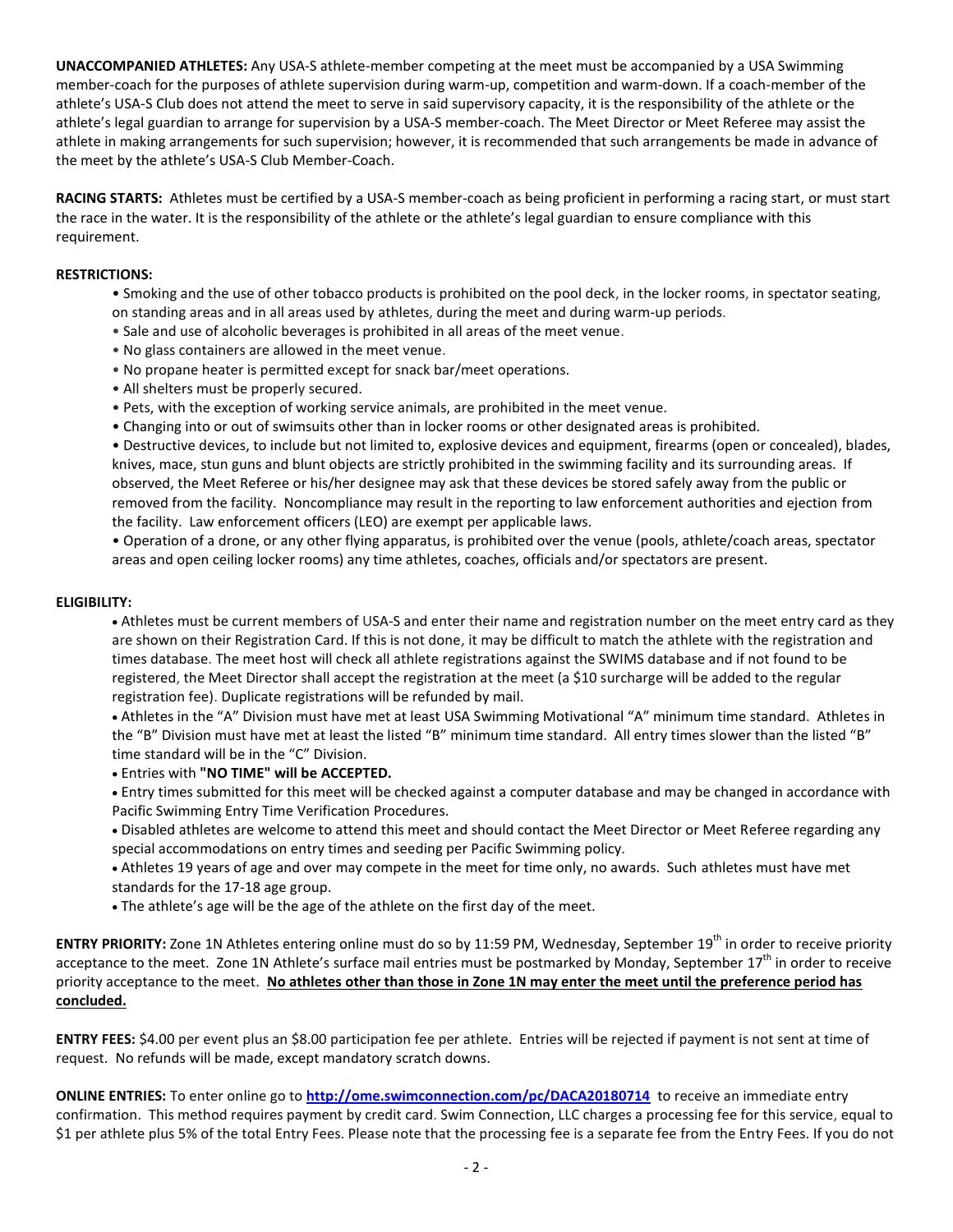wish to pay the processing fee, enter the meet using a mail entry. **Entering online is a convenience, is completely voluntary, and is in no way required or expected of an athlete by Pacific Swimming.** Online entries will be accepted through Wednesday, September  $26^{th}$  at 11:59 PM.

**MAILED OR HAND DELIVERED ENTRIES**: Entries must be on the attached consolidated entry form. Forms must be filled out completely and printed clearly with the athlete's best time. Entries must be postmarked by midnight, **Monday, September 24th** or hand delivered by 6:30 p.m. **Wednesday, September 26th** . No late entries will be accepted. Requests for confirmation of receipt of entries should include a self-addressed envelope.

| Make check payable to: De Anza Cupertino Aquatics or "DACA" |                                                                                             |
|-------------------------------------------------------------|---------------------------------------------------------------------------------------------|
|                                                             | <b>Hand deliver entries to: Annie Stein</b>                                                 |
|                                                             | 1080 S. De Anza Blvd.                                                                       |
|                                                             | San Jose. CA 95129                                                                          |
|                                                             | Mail entries to: Annie Stein – Meet Director<br>1080 S. De Anza Blvd.<br>San Jose. CA 95129 |

**CHECK-IN:** The meet will be deck seeded. Athletes must check-in at the Clerk-of-Course. No event shall be closed more than 30 minutes before the scheduled start of the session. Close of check-in for all individual events shall be no more than 60 minutes before the estimated time of the start of the first heat of the event. Athletes who do not check in will not be seeded and will not be allowed to compete in that event.

**SCRATCHES:** Any athlete not reporting for or competing in an individual timed final event that they have checked in for shall not be penalized.

**AWARDS:** Individual events will be awarded in the A, B, and C division. Age groups will be awarded separately as 8 under, 9/10, 11/12, however events will be swum as 8 and under, 11 and over, 12 and under, or Open. Ribbons for First through Eighth place will be given to the following age groups 8 & U, 9-10, 11-12. Athletes 13 years of age and older will not receive awards. "A" time medals will be given to athletes achieving a new "A" time ("PC-A" for 8 & Under Athletes, USA-S "A" for 9 & Over Athletes), regardless of place achieved in the event. All awards must be picked up at the meet by coaches at the end of the meet. Awards will not be mailed.

**ADMISSION:** Free. Meet programs will not be available for purchase, but will be posted a[t http://www.daca.org](http://www.daca.org/) prior to the meet and will be e-mailed to participating clubs.

**SNACK BAR & HOSPITALITY:** A snack bar will be open each day. Generous and friendly hospitality provided for officials, and coaches.

**MISCELLANEOUS:** No overnight parking is allowed. Facilities will not be provided after meet hours. All participating clubs are expected to provide lane timers based upon the number of athletes registered to swim each day. Club timing lanes for Saturday and Sunday will be assigned and coaches will be notified of assignments during the week prior to the meet.

**MINIMUM OFFICIALS:** Clubs must follow Zone 1 North rules for providing officials. Each club must provide officials for each session according to the number of athletes entered in that session, following the table below. Clubs that do not provide sufficient officials must provide coaches to act in the place of officials.

| Club athletes entered in session | <b>Trained and carded officials requested</b> |
|----------------------------------|-----------------------------------------------|
| $1 - 10$                         |                                               |
| $11 - 25$                        |                                               |
| 26-50                            |                                               |
| 51-75                            |                                               |
| 76-100                           |                                               |
| 100 or more                      | 5 and up (1 for every 25 athletes)            |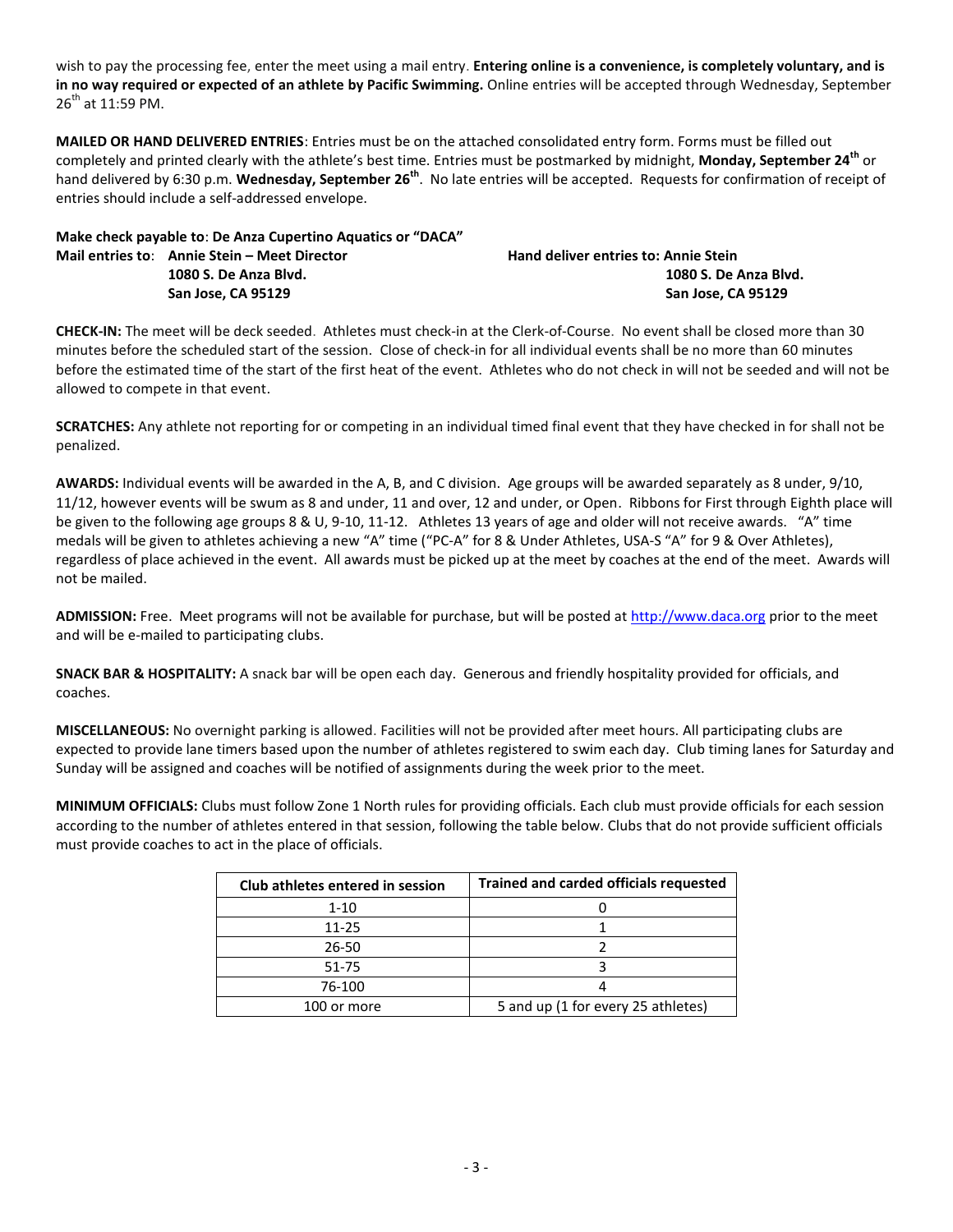## **EVENT SUMMARY**

|                 |                 | <b>SATURDAY</b> |                 | <b>SUNDAY</b>   |                 |                 |                 |  |  |
|-----------------|-----------------|-----------------|-----------------|-----------------|-----------------|-----------------|-----------------|--|--|
| 8 & UN          | $9 - 10$        | $11 - 12$       | 13/OVER         | 8 & UN          | $9 - 10$        | $11 - 12$       | 13/OVER         |  |  |
| <b>200 FREE</b> | <b>200 FREE</b> | <b>200 FREE</b> | <b>200 FREE</b> | 25 BREAST       | 200 IM          | 200 IM          | 200 IM          |  |  |
| 25 FREE         | <b>100 FLY</b>  | <b>100 FLY</b>  | <b>100 FLY</b>  | 100 BACK        | 100 BACK        | 100 BACK        | 100 BACK        |  |  |
| <b>100 FLY</b>  | 50 BACK         | 50 BACK         | 100 BREAST      | 50 BREAST       | 50 BREAST       | 50 BREAST       | 200 BREAST      |  |  |
| 50 BACK         | 100 BREAST      | 100 BREAST      | 200 BACK        | <b>25 FLY</b>   | <b>50 FLY</b>   | 200 BREAST      | <b>100 FREE</b> |  |  |
| 100 BREAST      | 100 IM          | 200 BACK        | 100 IM          | <b>50 FLY</b>   | <b>100 FREE</b> | <b>50 FLY</b>   | <b>200 FLY</b>  |  |  |
| 25 BACK         | 50 FREE         | 100 IM          | 50 FREE         | <b>100 FREE</b> | 500 Free        | <b>100 FREE</b> | <b>500 FREE</b> |  |  |
| 100 IM          |                 | 50 FREE         | 400 IM          |                 |                 | <b>200 FLY</b>  |                 |  |  |
| 50 FREE         |                 | 400 IM          |                 |                 |                 | <b>500 FREE</b> |                 |  |  |

# **EVENTS**

| SATURDAY, OCTOBER 6TH |                      |              |               | SUNDAY, OCTOBER 7TH    |         |
|-----------------------|----------------------|--------------|---------------|------------------------|---------|
| Girls Event #         | Event                | Boys Event # | Girls Event # | Event                  | Boys Ev |
|                       | Open 200 Free        |              | 21            | 9 and over 200 IM      | 22      |
| 3                     | 8-UN 25 Free         | 4            | 23            | 8-UN 25 Breast         | 24      |
| 5.                    | Open 100 Fly         | 6            | 25            | Open 100 Back          | 26      |
|                       | 12 and under 50 Back | 8            | 27            | 12 and under 50 Breast | 28      |
| 9                     | Open 100 Breast      | 10           | 29            | 8-UN 25 Fly            | 30      |
| 11                    | 8-UN 25 Back         | 12           | 31            | 11 and over 200 Breast | 32      |
| 13                    | 11 and over 200 Back | 14           | 33            | 12 and under 50 Fly    | 34      |
| 15                    | Open 100 IM          | 16           | 35            | Open 100 Free          | 36      |
| 17                    | Open 50 Free         | 18           | 37            | 11 and over 200 Fly    | 38      |
| 19                    | 11 and over 400 IM*  | 20           | 39            | 9 and over 500 Free**  | 40      |

| SATURDAY, OCTOBER 6TH |                           |              |  |               | SUNDAY, OCTOBER 7TH    |              |
|-----------------------|---------------------------|--------------|--|---------------|------------------------|--------------|
| Girls Event #         | Event                     | Boys Event # |  | Girls Event # | Event                  | Boys Event # |
|                       | Open 200 Free             |              |  | 21            | 9 and over 200 IM      | 22           |
|                       | 8-UN 25 Free              | 4            |  | 23            | 8-UN 25 Breast         | 24           |
|                       | Open 100 Fly              | 6            |  | 25            | Open 100 Back          | 26           |
|                       | 12 and under 50 Back      | 8            |  | 27            | 12 and under 50 Breast | 28           |
| q                     | Open 100 Breast           | 10           |  | 29            | 8-UN 25 Fly            | 30           |
| 11                    | 8-UN 25 Back              | 12           |  | 31            | 11 and over 200 Breast | 32           |
| 13                    | 11 and over 200 Back      | 14           |  | 33            | 12 and under 50 Fly    | 34           |
| 15                    | Open 100 IM               | 16           |  | 35            | Open 100 Free          | 36           |
| 17                    | Open 50 Free              | 18           |  | 37            | 11 and over 200 Fly    | 38           |
| 19                    | 11 and over 400 IM*<br>20 |              |  | 39            | 9 and over 500 Free**  | 40           |

\*Athletes in the 400 IM must provide their own timers. Athletes in the 500 Free must provide their own timers and lap counters.

Use the following URL to find the time standards: <http://www.pacswim.org/swim-meet-times/standards>